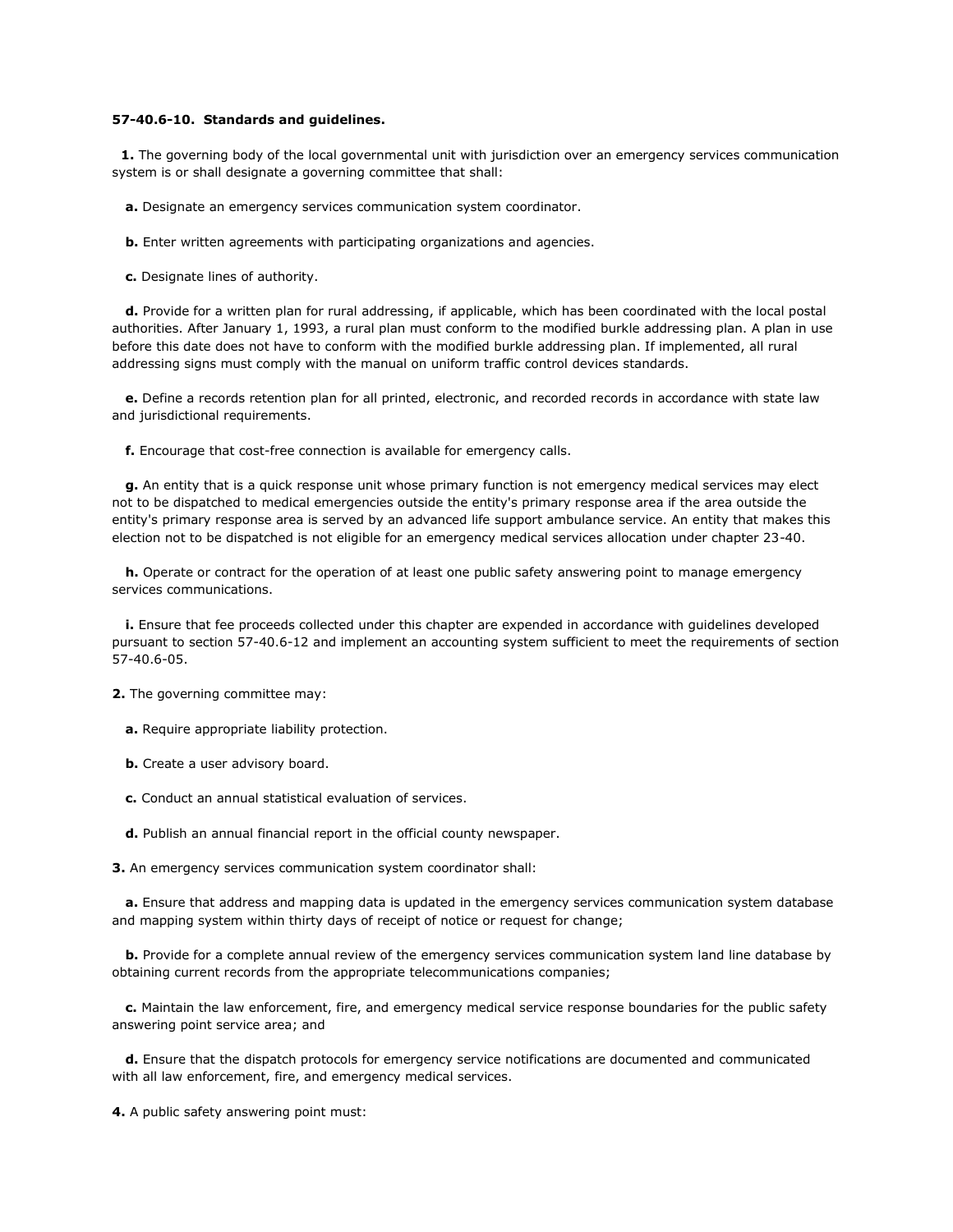**a.** Be operational twenty-four hours a day seven days a week or be capable of transferring emergency calls to another public safety answering point meeting the requirements of this section during times of nonoperation.

**b.** No later than July 1, 2013, be staffed continuously with at least one public safety telecommunicator who is on duty at all times of operation and who has primary responsibility for handling the communications of the public safety answering point.

 **c.** Have the capability to dispatch law enforcement, fire, and medical responders to calls for service in the public safety answering point's service area.

 **d.** Have two-way communication with all law enforcement, fire, and medical responder units and operational incident or unified commands in the public safety answering point's service area.

 **e.** As authorized by the governing committee, access and dispatch poison control, suicide prevention, emergency management, and other public or private services but may not accept one-way private call-in alarms or devices as 911 calls.

 **f.** Dispatch the emergency medical service that has been determined to be the quickest to arrive to the scene of medical emergencies regardless of city, county, or district boundaries. The state department of health shall provide public safety answering points with the physical locations of the emergency medical services necessary for the implementation of this subdivision.

 **g.** Be capable of providing emergency medical dispatch prearrival instructions on all emergency medical calls. Prearrival instructions must be offered by a public safety telecommunicator who has completed an emergency medical dispatch course approved by the division of emergency health services. Prearrival medical instructions may be given through a mutual aid agreement.

 **h.** Have security measures in place to prevent direct physical public access to on-duty public safety telecommunicators and to prevent direct physical public access to any room or location where public safety answering point equipment and systems are located.

 **i.** Have an alternative source of electrical power that is sufficient to ensure at least six hours of continued operation of emergency communication equipment in the event of a commercial power failure. A public safety answering point also must have equipment to protect critical equipment and systems from irregular power conditions, such as power spikes, lightning, and brownouts. Documented testing of backup equipment must be performed each quarter under load.

**j.** Maintain a written policy for computer system security and preservation of data.

**k.** Have the capability of recording and immediate playback of recorded emergency calls and radio traffic.

**l.** Employ a mechanism to differentiate emergency calls from other calls.

**m.** Provide assistance for investigating false or prank calls.

 **n.** Have an alternative method of answering inbound emergency calls at the public safety answering point when its primary emergency services communication system equipment is inoperable.

 **o.** No later than July 1, 2013, have a written policy, appropriate agreements, and the capability to directly answer emergency calls and dispatch responders from a separate, independent location other than the main public safety answering point or another public safety answering point meeting the requirements of this section, within sixty minutes of an event that renders the main public safety answering point inoperative. This alternative location must have independent access to the public safety answering point's land line database. The capability of transferring emergency calls to this alternative location must be tested and documented annually.

 **p.** Remain responsible for all emergency calls received, even if a transfer of the call is made to a second public safety answering point. The initial public safety answering point may not disconnect from the three-way call unless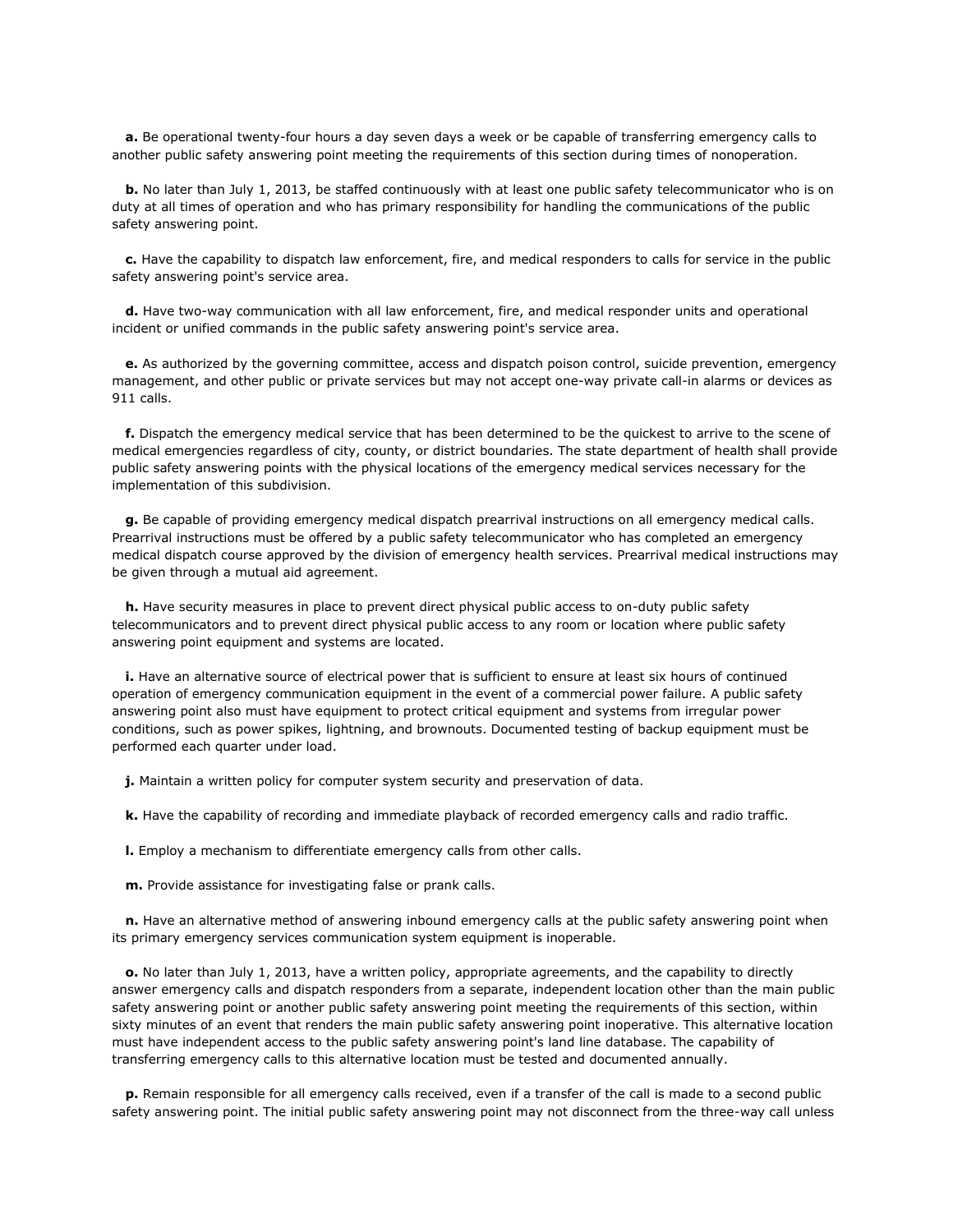mutually agreed by the two public safety telecommunicators. Upon this agreement, the secondary public safety answering point becomes responsible for the call.

 **q.** Employ the necessary telecommunications network and electronic equipment consistent with the minimum technical standards recommended by the national emergency number association to securely receive and respond to emergency communications.

 **r.** After July 1, 2013, maintain current, up-to-date mapping of its service area and have the ability to use longitude and latitude to direct responders.

**s.** Secure two sets of fingerprints from a law enforcement agency or any other agency authorized to take fingerprints and all other information necessary to obtain state criminal history record information and a nationwide background check under federal law for all public safety telecommunicators.

**t.** Have policies to ensure that all public safety telecommunicators:

**(1)** Do not have felony convictions;

**(2)** Complete preemployment screening for illegal substance use and hearing;

 **(3)** Complete training through an association of public safety communications officials course or equivalent course;

**(4)** Can prioritize appropriately all calls for service; and

**(5)** Can determine the appropriate resources to be used in response to all calls for public safety services.

 **u.** Have written policies establishing procedures for recording and documenting relevant information of every request for service, including:

- **(1)** Date and time of request for service;
- **(2)** Name and address of requester, if available;
- **(3)** Type of incident reported;
- **(4)** Location of incident reported;
- **(5)** Description of resources assigned, if any;
- **(6)** Time of dispatch;
- **(7)** Time of resource arrival; and
- **(8)** Time of incident conclusion.

**v.** Have written policies establishing dispatch procedures and provide periodic training of public safety telecommunicators on those procedures, including procedures for:

- **(1)** Standardized call taking and dispatch procedures;
- **(2)** The prompt handling and appropriate routing of misdirected emergency calls;
- **(3)** The handling of hang-up emergency calls;
- **(4)** The handling of calls from non-English speaking callers; and
- **(5)** The handling of calls from callers with hearing or speech impairments.